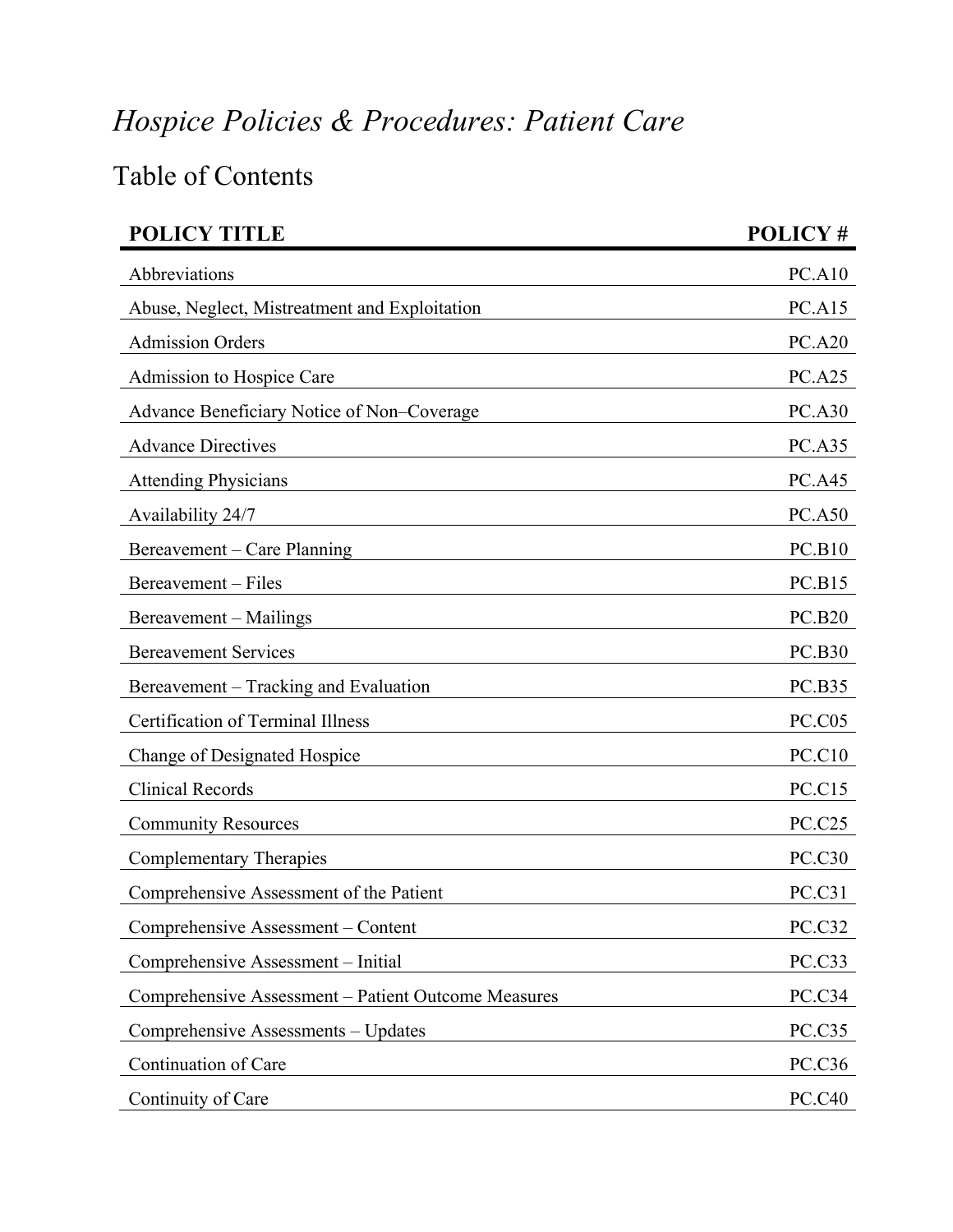| <b>POLICY TITLE</b>                                                             | POLICY#       |
|---------------------------------------------------------------------------------|---------------|
| Coordination of Services                                                        | <b>PC.C45</b> |
| Core Services                                                                   | <b>PC.C50</b> |
| Death of a Hospice Patient                                                      | PC.D10        |
| <b>Dietary Services</b>                                                         | PC.D15        |
| Discharge from Hospice Care                                                     | <b>PC.D20</b> |
| <b>Documentation Requirements</b>                                               | <b>PC.D25</b> |
| Durable Medical Equipment (DME)                                                 | <b>PC.D30</b> |
| Election of the Medicare Hospice Benefit                                        | <b>PC.E10</b> |
| <b>Eligibility for Hospice Care</b>                                             | <b>PC.E15</b> |
| Face-to-Face Encounters                                                         | PC.F10        |
| Hazardous Waste Management and Disposal                                         | <b>PC.H05</b> |
| Home Visit Procedures for Non-Hospice Employees                                 | PC.H10        |
| Homemaker Services                                                              | <b>PC.H15</b> |
| Hospice Aide Assignments and Duties                                             | <b>PC.H20</b> |
| Hospice Aide In–service Training                                                | <b>PC.H22</b> |
| Hospice Aide Services                                                           | <b>PC.H25</b> |
| Hospice Aide Supervision                                                        | <b>PC.H30</b> |
| Hospice Care for Nursing Facility Residents                                     | <b>PC.H35</b> |
| Hospice Care for Nursing Facility Residents – Coordination of Services          | <b>PC.H40</b> |
| Hospice Care for Nursing Facility Residents - Hospice Plan of Care              | <b>PC.H45</b> |
| Hospice Care for Nursing Facility Residents - Psychotropic Medication           | <b>PC.H46</b> |
| Hospice Care for Nursing Facility Residents – Reporting Suspicion of a<br>Crime | <b>PC.H48</b> |
| Hospice Care for Nursing Facility Residents – Written Agreements                | <b>PC.H50</b> |
| Infection Control – Bloodborne Pathogens Exposure Control Plan                  | <b>PC.I15</b> |
| Infection Control – Education                                                   | <b>PC.I20</b> |
| Infection Control – Hand Hygiene                                                | <b>PC.I25</b> |
| Infection Control – Personal Protective Equipment                               | PC.I36        |
| Infection Control – Program                                                     | PC.I40        |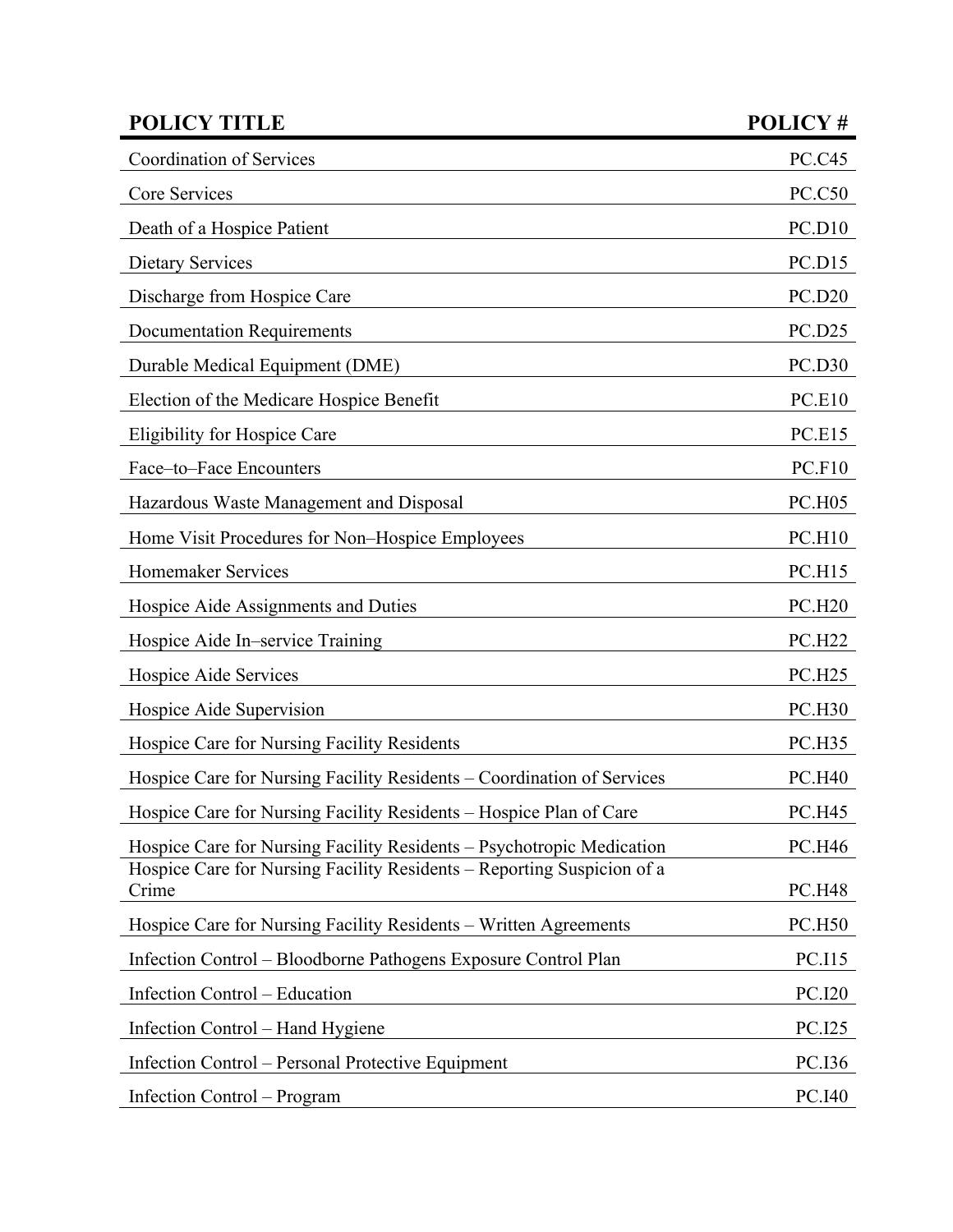| <b>POLICY TITLE</b>                                             | POLICY#       |
|-----------------------------------------------------------------|---------------|
| Infection Control – Standard and Transmission–Based Precautions | <b>PC.I50</b> |
| Interdisciplinary Group                                         | PC.I55        |
| <b>Interdisciplinary Group Meeting</b>                          | PC.160        |
| <b>Laboratory Services</b>                                      | PC.L10        |
| Levels of Care                                                  | PC.L15        |
| Levels of Care – Continuous Home Care                           | <b>PC.L20</b> |
| Levels of Care - General Inpatient Care                         | <b>PC.L25</b> |
| Levels of Care - Inpatient Respite Care                         | <b>PC.L30</b> |
| <b>Medical Device Reporting</b>                                 | <b>PC.M05</b> |
| <b>Medical Director</b>                                         | <b>PC.M10</b> |
| <b>Medical Supplies</b>                                         | <b>PC.M20</b> |
| Medications - Administration                                    | <b>PC.M25</b> |
| Medications - Adverse Drug Reactions                            | <b>PC.M30</b> |
| Medications – Crushing Medications                              | <b>PC.M35</b> |
| Medications – Determining Relatedness                           | <b>PC.M37</b> |
| Medications - Drug Diversion                                    | <b>PC.M38</b> |
| Medications - Errors                                            | <b>PC.M40</b> |
| Medications - Financial Responsibility                          | PC.M42        |
| Medications - High Alert                                        | <b>PC.M43</b> |
| Medications - Labeling                                          | <b>PC.M45</b> |
| Medications – Management                                        | <b>PC.M50</b> |
| Medications - Orders                                            | PC.M55        |
| Medications - Profile                                           | <b>PC.M60</b> |
| Medications – Use and Disposal of Controlled Substances         | <b>PC.M70</b> |
| Non-Discrimination – Communication Challenges                   | <b>PC.N02</b> |
| Notification of Medicare Non-Coverage                           | <b>PC.N10</b> |
| <b>Nursing Services</b>                                         | <b>PC.N15</b> |
| On-Call Services                                                | PC.O10        |